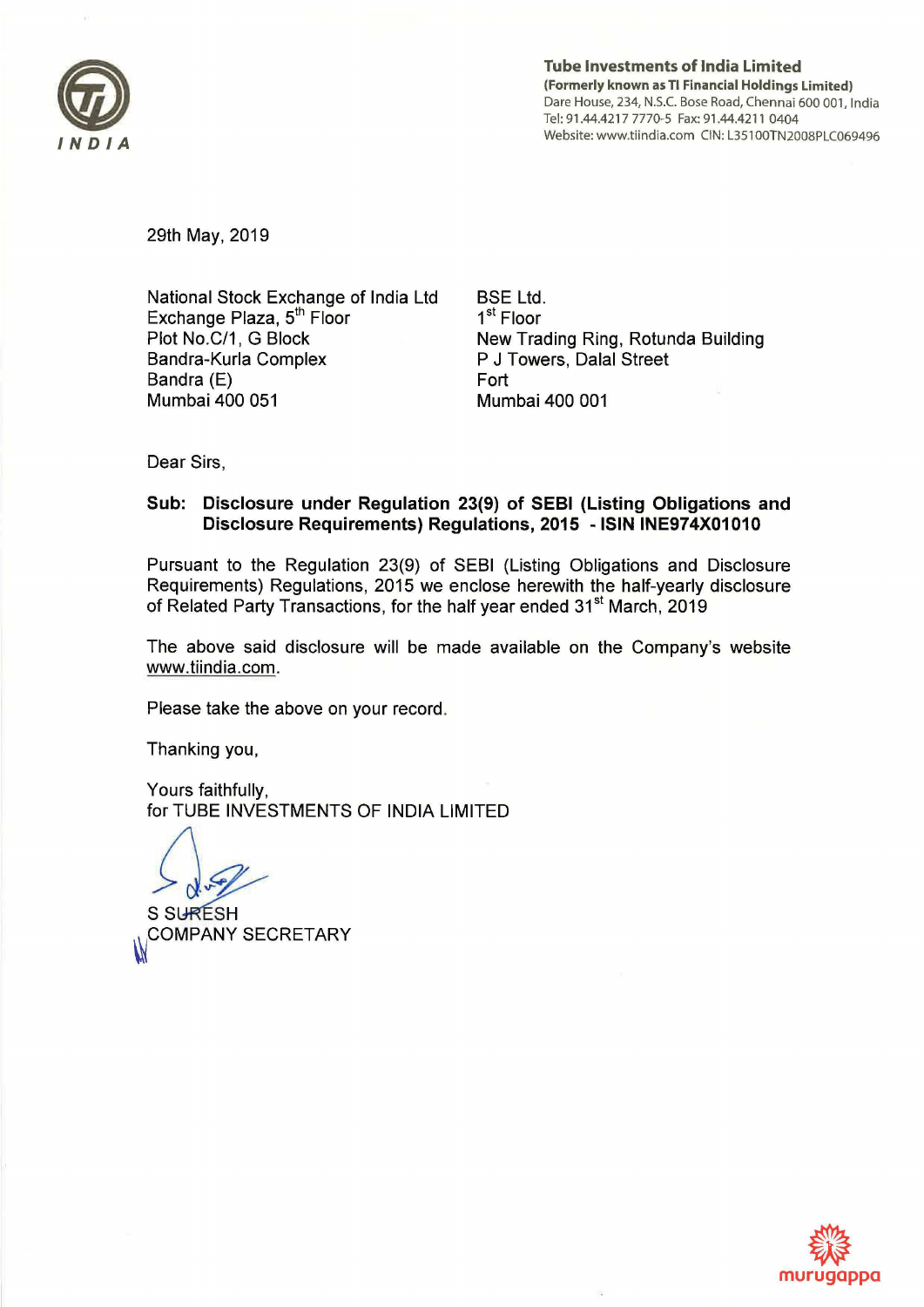#### Disclosure of Related Party Transactions - On a consolidated basis Pursuant to Regulation 23(9) of the Securities and Exchange Board of India (Listing Obligations and Disclosure Requirements) Regulations, 2015

List of related parties on consolidated basis as per Reg. 23(9) of LODR with whom the Company had transacted during the half year ended 31.03.2019

## I. Subsidiary Companies

- a. Shanthi Gears Limited
- b. Financiere C10 SAS and its Subsidiaries namely
	- i. Sedis SAS
	- ii. Sedis Company Limited
	- iii. Sedis Gmbh
- c. Great Cycles (Private) Limited
- d. Creative Cycles (Private) Limited

#### II. Joint Venture Company

- a. TI Tsubamex Private Limited
- b. TI Absolute Concepts Private Limited (till 4th June 2018)

### Ill. Company having Significant Influence

- a. Ambadi Investments Limited
- b. Parry Agro Industries Limited
- c. Parry Enterprises India Limited

### IV. Key Management Personnel (KMP)

- a. Mr. Vellayan Subbiah Managing Director w.c.f 14th August 2018 (Managing Director Designate till 13th August 2018)
- b. Mr. J. Ramkumar Managing Director (Till 13th August 2018)
- c. Mr S Suresh Company Secretary
- d. Mr K Mahendra Kumar Chief Financial Officer

### V. Non Executive Directors

- a. Mr. M M Murugappan, Chairman
- b. Mr Hemanth M Nerurkar (Till 13th August 2018)
- c. Mr Pradecp V Bhide
- d. Mr S Sandilya (Till 13th August 2018)
- c. Ms Madhu S Dubhashi
- f. Mr Ramesh K B Menon
- g. Mr Sanjay Johri (from 14th ,\ugust 2018)
- h. Mr Mahesh Chhabria (from 5th February 2019)

### VI. Retiral Funds

- a. T.l.l.(Subsidiaries) Employees Provident Fund
- b. TJ Employees Provident Fund India Ltd
- c. Tube Products Of India Employees Provident Fund
- d. Tube Investments of India Limited, Senior Officer, Superannuation Fund

## VII. Other Related Parties

- a. I Imtex Engineering Private Limited
- b. Murugappa Organo Water Solutions Private I .td
- c. Gati Kintetsu Express Private Ltd